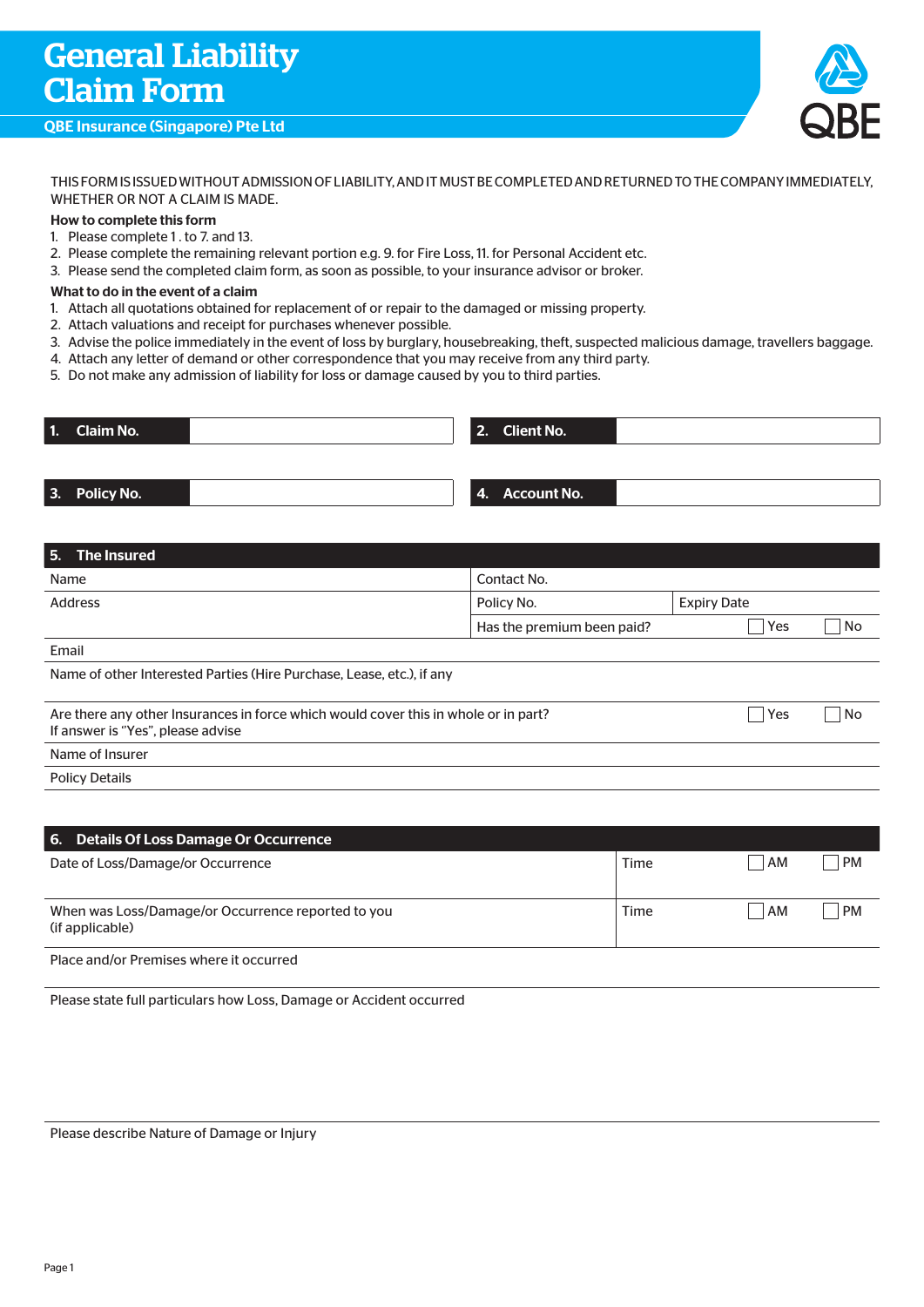| 7.                                                                                              | <b>Responsibility/Witnesses</b>                                                                                                                |  |                     |      |     |           |
|-------------------------------------------------------------------------------------------------|------------------------------------------------------------------------------------------------------------------------------------------------|--|---------------------|------|-----|-----------|
|                                                                                                 | Was another person, in your opinion, responsible or loss or damage or cause of the occurrence?<br>If reply is "Yes", please give full details: |  |                     |      | Yes | No        |
| Contact No.<br>Name                                                                             |                                                                                                                                                |  |                     |      |     |           |
|                                                                                                 | <b>Address</b>                                                                                                                                 |  |                     |      |     |           |
|                                                                                                 | Reasons                                                                                                                                        |  |                     |      |     |           |
| Was there a witness/or witnesses to this event?<br>If reply is "Yes", please give full details: |                                                                                                                                                |  |                     |      |     | No        |
| Contact No.<br>Name                                                                             |                                                                                                                                                |  |                     |      |     |           |
|                                                                                                 | <b>Address</b>                                                                                                                                 |  |                     |      |     |           |
|                                                                                                 |                                                                                                                                                |  |                     |      |     |           |
| 8.                                                                                              | <b>Burglary Loss</b>                                                                                                                           |  |                     |      |     |           |
|                                                                                                 | If claiming under Multi Risk, Housebreaking, Theft, Malicious Damage, Baggage, advise the following:                                           |  |                     |      |     |           |
| a)                                                                                              | Full details of method used by offender                                                                                                        |  |                     |      |     |           |
| b)                                                                                              | When were the police notified?                                                                                                                 |  |                     | Time | AM  | <b>PM</b> |
|                                                                                                 | <b>Police Station</b>                                                                                                                          |  | <b>Officer Name</b> |      |     |           |
|                                                                                                 | State reason if not reported to the Police                                                                                                     |  |                     |      |     |           |
| a)                                                                                              | Has the loss been advertised?<br>If answered "Yes", give particulars and send copy of advertisement with this form                             |  |                     | Yes  | No  |           |
| b)                                                                                              | When was the property last seen by you?                                                                                                        |  |                     |      |     |           |
| C)                                                                                              | At the time of loss how long had premises been unoccupied?                                                                                     |  |                     |      |     |           |
|                                                                                                 |                                                                                                                                                |  |                     |      |     |           |
| 9.                                                                                              | <b>Fire Loss</b>                                                                                                                               |  |                     |      |     |           |
| a)                                                                                              | Are you the sole owner of the damaged property?<br>Yes<br>If "No" give details of interested parties:                                          |  |                     |      |     | No        |
| b)                                                                                              | What was the total value of the property insured by the policy at the time of the loss?<br>Building \$<br>Contents \$                          |  |                     |      |     |           |
|                                                                                                 |                                                                                                                                                |  |                     |      |     |           |
|                                                                                                 | 10. Windstorm And Flood                                                                                                                        |  |                     |      |     |           |
| a)                                                                                              | If claiming for windstorm/Hurricane/Cyclone/Typhoon/Water Damage/Food, advise the following:                                                   |  |                     |      |     |           |
|                                                                                                 | 1) Through what type of opening did Wind, Rain or Water enter premises?                                                                        |  |                     |      |     |           |
|                                                                                                 | 2) Did Windstorm/Hurricane/Cyclone/Typhoon cause opening to premises?<br>If answered "Yes" describe cause:                                     |  |                     |      | Yes | No        |
|                                                                                                 |                                                                                                                                                |  |                     |      |     |           |
| 11.                                                                                             | <b>Personal Accident</b>                                                                                                                       |  |                     |      |     |           |
| a)                                                                                              | What is the name and address of the doctor attending to you?                                                                                   |  |                     |      |     |           |
| b)                                                                                              | In respect of Temporary Disablement from engaging in or giving attention to profession of occupation; how long have you been:                  |  |                     |      |     |           |
|                                                                                                 | 1) Totally disabled?<br>From<br>To                                                                                                             |  |                     |      |     |           |
|                                                                                                 | 2) Partially disabled?                                                                                                                         |  |                     |      |     |           |

From To

(Please attached medical certificate and/or report)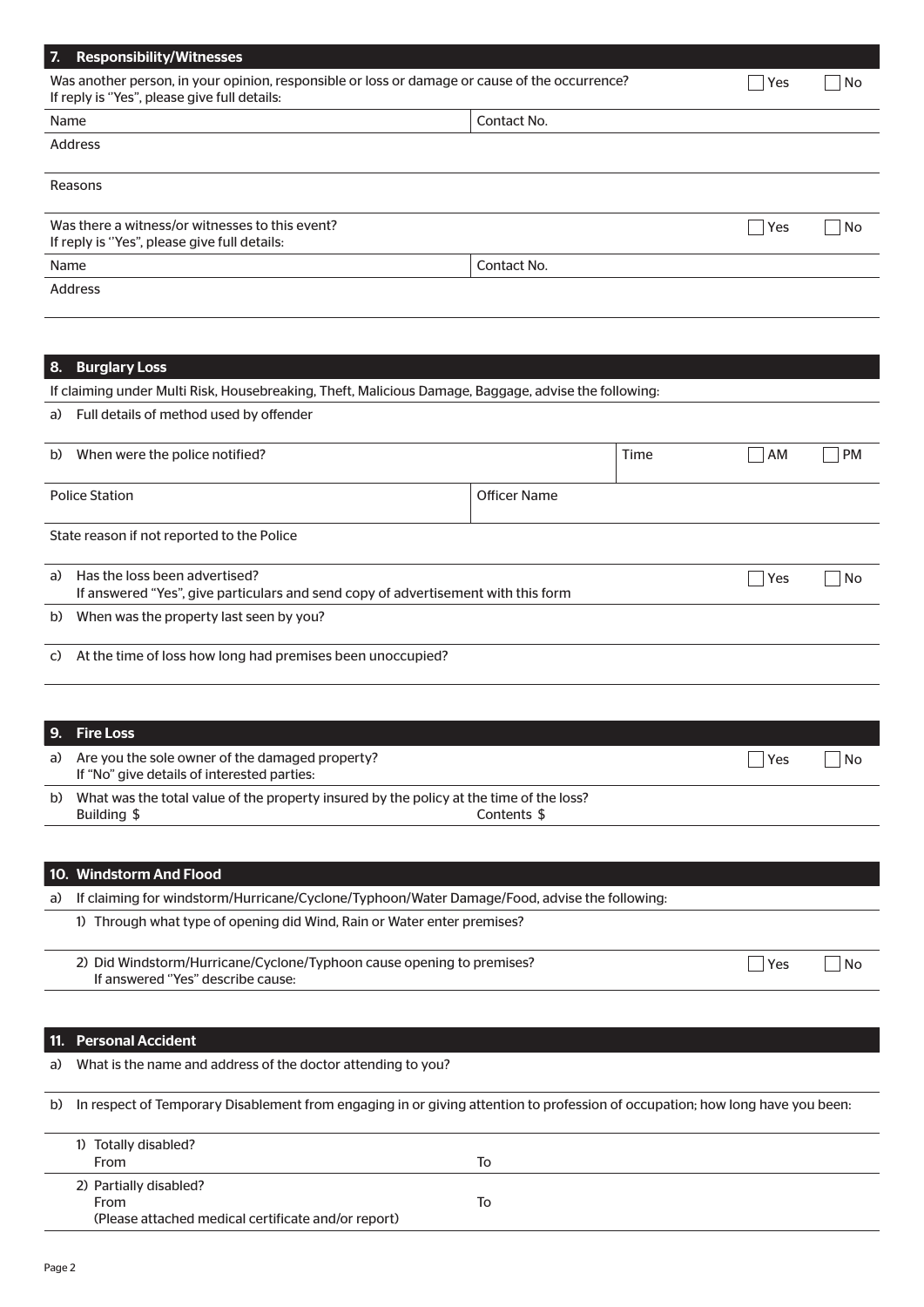|    | 12. Legal Liability                                                                                                                                                                    |             |     |    |  |  |
|----|----------------------------------------------------------------------------------------------------------------------------------------------------------------------------------------|-------------|-----|----|--|--|
| a) | Name and Address of injured person or owner of damaged property                                                                                                                        |             |     |    |  |  |
|    | Name                                                                                                                                                                                   | Contact No. |     |    |  |  |
|    | <b>Address</b>                                                                                                                                                                         |             |     |    |  |  |
| b) | Is the injured person or owner of damaged property in your employ, in the employ of any contractor<br>or sub-contractor to you, or a relative to you? If answered "Yes", give details: |             | Yes | No |  |  |
| C) | Has any claim been made upon you?<br>If answered "Yes", state details and attach with form All Communication received                                                                  |             | Yes | No |  |  |
|    |                                                                                                                                                                                        |             |     |    |  |  |
|    | 13. Insurance History                                                                                                                                                                  |             |     |    |  |  |
| a) | Have you ever previously sustained Loss/Damage/or caused Damage or Injury to Third Parties?<br>If answered "Yes", give details of such losses an amounts involved:                     |             | Yes | No |  |  |
| b) | Was an Insurance Company involved?                                                                                                                                                     |             | Yes | No |  |  |

If answered ''Yes", please state below name of company and year of claim:

# 14. Description Of Property Lost Or Damaged

# If insufficient space, please attach separate list

| ii iiisumcient space, piease attach separate iist |                               |                     |                                   |                                                    |                   |
|---------------------------------------------------|-------------------------------|---------------------|-----------------------------------|----------------------------------------------------|-------------------|
| Description of<br>Property Lost<br>or Damaged     | From Whom<br>It Was Purchased | Date of<br>Purchase | Original<br><b>Purchase Price</b> | Deduction for<br>Depreciation and<br>Wear and Tear | Amount<br>Claimed |
|                                                   |                               |                     |                                   |                                                    |                   |
|                                                   |                               |                     |                                   |                                                    |                   |
|                                                   |                               |                     |                                   |                                                    |                   |
|                                                   |                               |                     |                                   |                                                    |                   |
|                                                   |                               |                     |                                   |                                                    |                   |
|                                                   |                               |                     |                                   |                                                    |                   |
|                                                   |                               |                     |                                   |                                                    |                   |
|                                                   |                               | Total               |                                   |                                                    |                   |

I/We the Insured do solemnly and sincerely declare that I/We have complied with the conditions and warranties (if any) of the Policy and in no manner deliberately caused the said loss or damage or sought unjustly to benefit thereby any fraud or wilful misrepresentation and that the information shown on this form is true and that I/We have not concealed any information relating to this claim.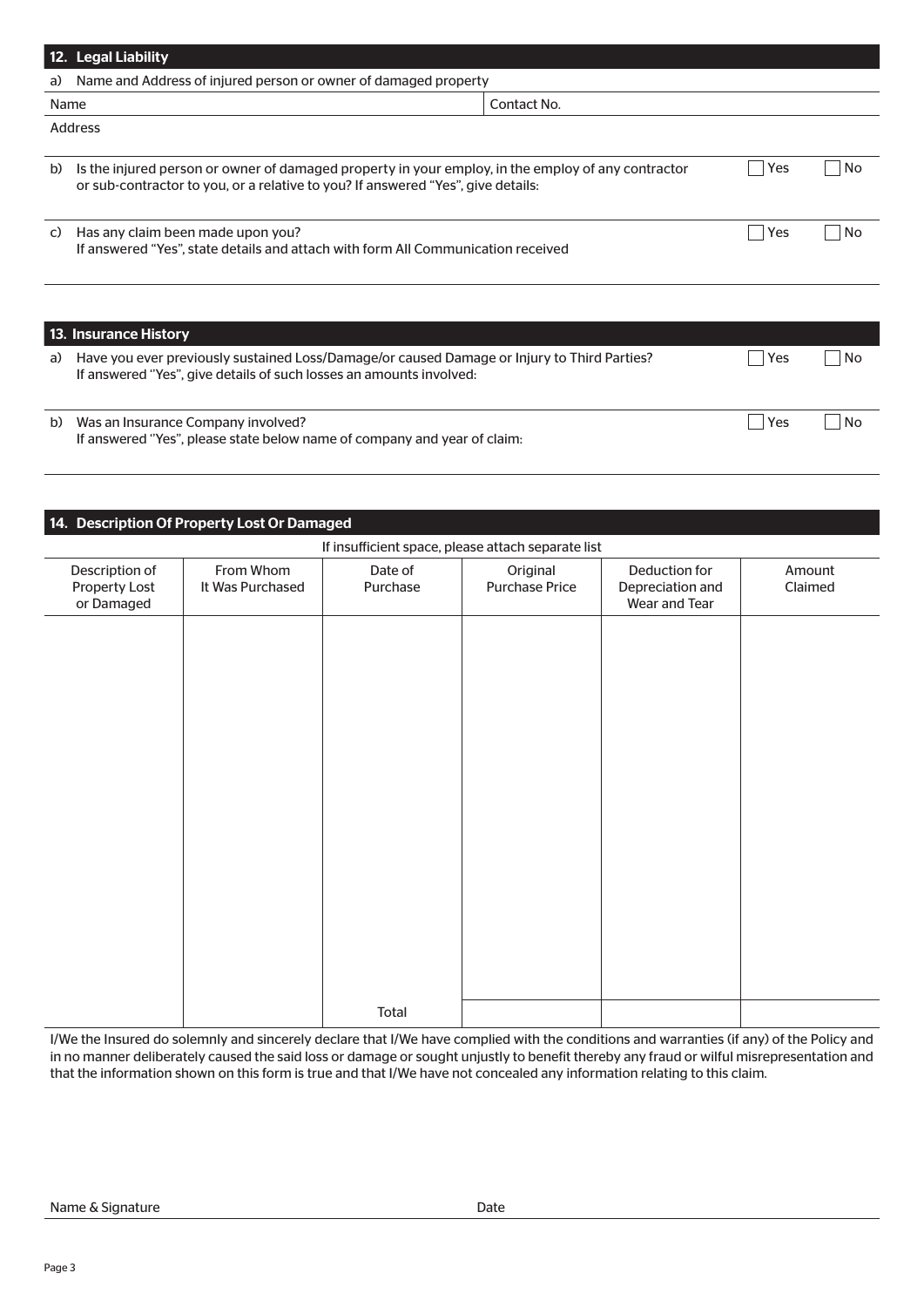#### Personal Information Collection Statement ("PICS")

In relation to the personal data collected by QBE Insurance (Singapore) Pte. Ltd. ("QBE SG"), I/we agree and acknowledge that:

- a) the personal data requested is necessary for QBE SG to process your application for insurance or claim and any such data not provided may mean this application or claim cannot be processed;
- b) the personal data collected in this form may be used by QBE SG for the purposes stated in its Privacy Policy found at www.qbe.com/sq. These include underwriting and administering the insurance policy being applied for (including obtaining reinsurance, underwriting renewals, claim processing, investigation, payment and subrogation and any related purposes)
- c) QBE SG may transfer the personal data to the following classes of persons (whether based in Singapore or overseas) for the purposes identified in (b) above:
	- i. third parties providing services related to the administration of my/our policy (including reinsurance);
	- ii. financial institutions for the purpose of processing this application and obtaining policy payments;
	- iii. in the event of a claim, loss adjustors, assessors, third party administrators, emergency providers, legal services providers, retailers, medical providers and travel carriers;
	- iv. another member of the QBE group (for all of the purposes stated in (b)) in any country; or
	- v. other parties referred to in QBE's Privacy Policy for the purposes stated therein;
- d) I/we may gain access to, or request correction of my/our personal data (in both cases, subject to a reasonable fee), via email or post at:

QBE Insurance (Singapore) Pte. Ltd. Address: 1 Wallich Street, #35-01, Guoco Tower, Singapore 078881 Email: info.sing@qbe.com

e) that where I/we are providing personal data on behalf of another person to QBE SG, I/we have obtained consent from the other person who have agreed that their personal data will be released to QBE SG in accordance with paragraphs(a, (b) and (c) above.

Please tick here if you do not want us to use your personal data to contact you by email with information about goods and services of QBE SG or their affiliates.

I/We have read and understood the Personal Information Collection Statement attached to this Claim Form.

I would like to receive information about goods and services of QBE SG or their affiliates via email and/or phone.  $\Box$  Yes  $\Box$  No